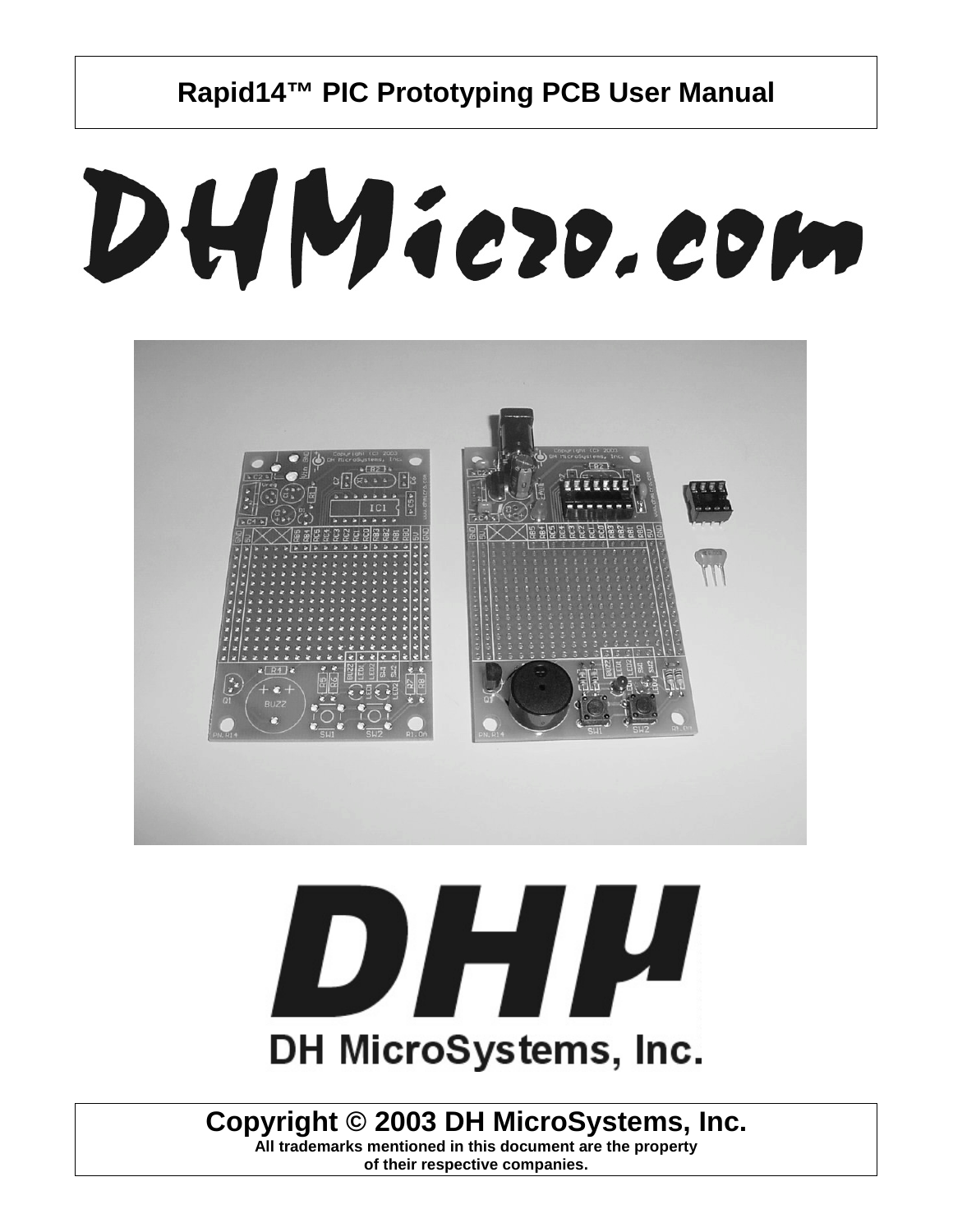# **Description**

This is a PCB designed to facilitate the rapid prototyping of a device based on an 14 pin MicroChip PIC microcontroller. It also serves as a larger prototyping board for an 8 pin Microchip PIC microcontroller.

To allow users to focus on their application, we take care of key housekeeping tasks associated with a microcontroller-based device. To this end, our PCB features several power supply options, a 14 pin footprint for the microcontroller, and several oscillator options.

Users can construct their application circuit in our generous a generous prototyping area with space available for several IC's and /or numerous discrete components.

To further simplify the construction of prototype PIC devices, on the end of the PCB opposite from the microcontroller and power supply we have provided several common I/O components. There are 2 push buttons, 2 LEDs, and a buzzer that can be configured for use with the prototype application.

This board is constructed as a 2-layer throughhole board with clearly marked components on its silkscreen layer, and ample space between components so population of the board can be done by anyone with basic soldering skills.

## **Additional Resources**

Numerous sources of information are available for both beginning and advanced users.

Microchip Technology Inc. manufactures the PIC microcontroller line. Their website can be found at **www.microchip.com**. It contains datasheets for all of their microcontrollers, app-notes, and code samples for a variety of applications.

Another excellent on-line resource for Microchip PIC development is the Piclist at **www.piclist.com**. It contains project info, code examples, and links to PIC related sites.

Beginner users might also consider the books published by Square 1 Electronics. They can be found at **www.sq-1.com**.

This list is by no means comprehensive. Many other excellent websites and publications are available and this list is only intended as a starting point for the beginner.

## **Features**

#### **General:**

- Overall board dimensions 2.00" x 3.25".
- PCB is a 2-layer board with solder masks on both sides and a silk screen graphic.
- 16 x 13 pin prototyping area (208 pins total).
- Power and GND bus lines run the length of the prototyping area on both sides (not included in proto total pin count).
- All 12 microcontroller port pins brought out to a clearly labeled strip at the top of the proto area.
- 4 corner mounting holes.

#### **Microprocessor:**

- Compatible with all MicroChip PIC 14 and 8 pin DIP packaged microprocessors.
- 14 pin: PIC16C505, PIC16F630, 676,
- 8 pin: PIC12C508, 509, 671, 672, PIC12E518, 519, 673, 674, PIC12F629, 675 (and perhaps others).

#### **Oscillator Options:**

- Crystal or ceramic resonator with external capacitors (DC-20MHz).
- Ceramic resonator with internal capacitors (DC-20MHz).
- RC oscillator.
- Internal oscillator

## **Power Supply Options:**

- Footprints provided for either TO-92 or TO-220 voltage regulators.
- Footprint provided for DC power receptacle.
- Power-on LED.

## **User I/O Options:**

- 2 push buttons.
- 2 LEDs.
- Piezo buzzer.

## **Requirements**

In order to assemble and use this board, a user needs to have basic electronic tools and some skill in their usage, a 14 or 8 pin PIC microcontroller and the tools required to write code and program the executable file onto the controller. Additionally, if this board was purchased as a bare PCB, then a number of discrete components are also required to stock it appropriately for use.

**Copyright © 2003 DH MicroSystems, Inc. All trademarks mentioned in this document are the property of their respective companies.**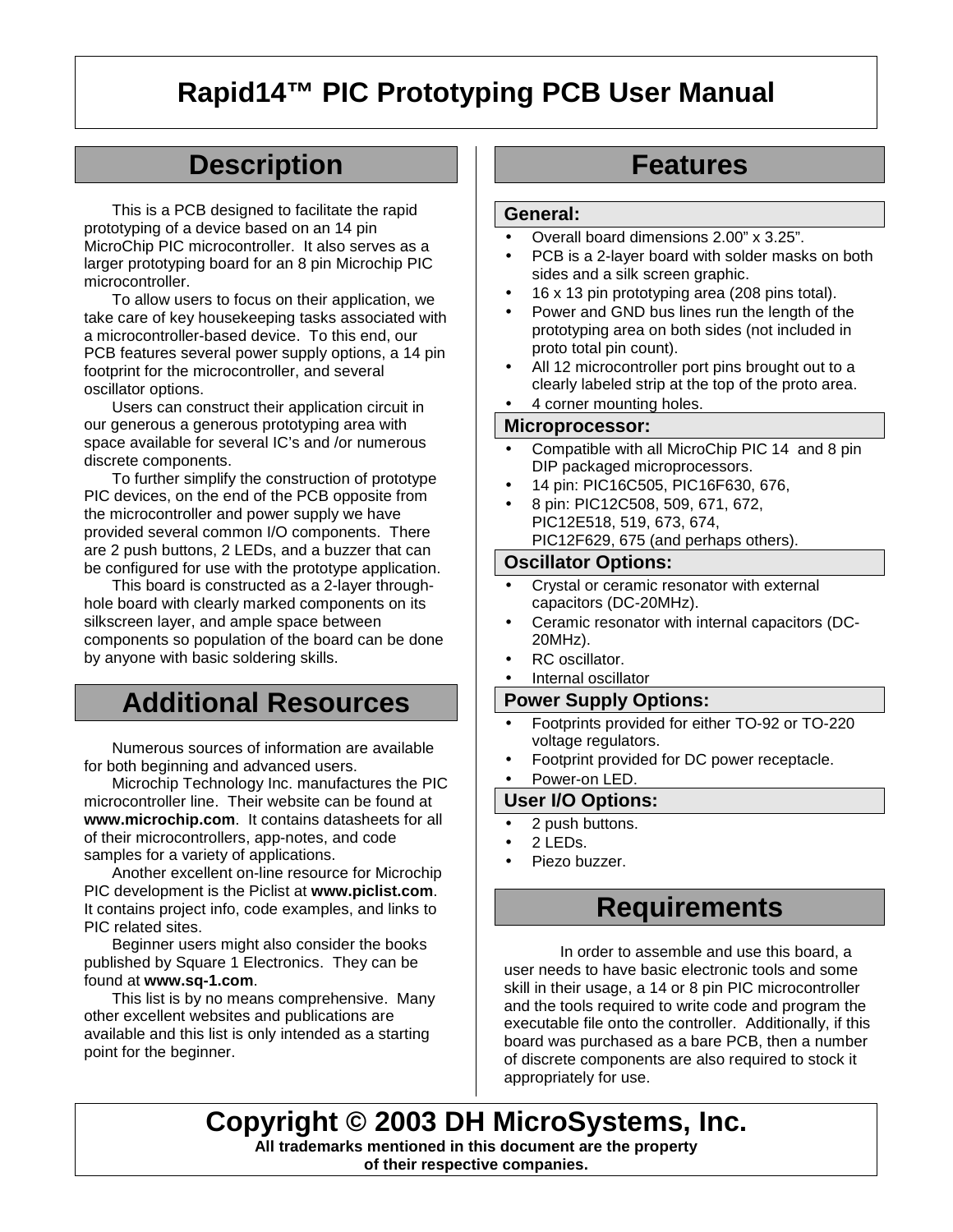

## **Construction**

## **Partlist:**

If you purchased this as a kit, then it included the following components:

- Printed circuit board
- IC1-14 and 8 pin sockets
- X1-4MHz ceramic resonator
- VREG1-78L05 voltage regulator (TO-92)
- DC power receptacle
- C1-47uF electrolytic capacitor
- C2, C4, and C5-0.1uF capacitors
- R1-470 Ohm, 1/8W, resistor
- D2-Green LED

If it was purchased as a kit including parts to complete the user I/O circuitry then it also included:

- SW1 and SW2-tactile push-button switches
- LED1 and LED2-red and yellow LEDs
- BUZZ-5V piezo buzzer
- Q1-2N2222 (TO-92) NPN transistor
- R4, R7, and R8-10k Ohm, 1/8W, resistors
- R5 and R6-470 Ohm, 1/8W, resistors

Note: parts are *not* provided to fill all PCB footprints. The user should stock the board appropriately according to the requirements of any particular design (see construction options discussed on the next page).

## **Copyright © 2003 DH MicroSystems, Inc.**

**All trademarks mentioned in this document are the property of their respective companies.**